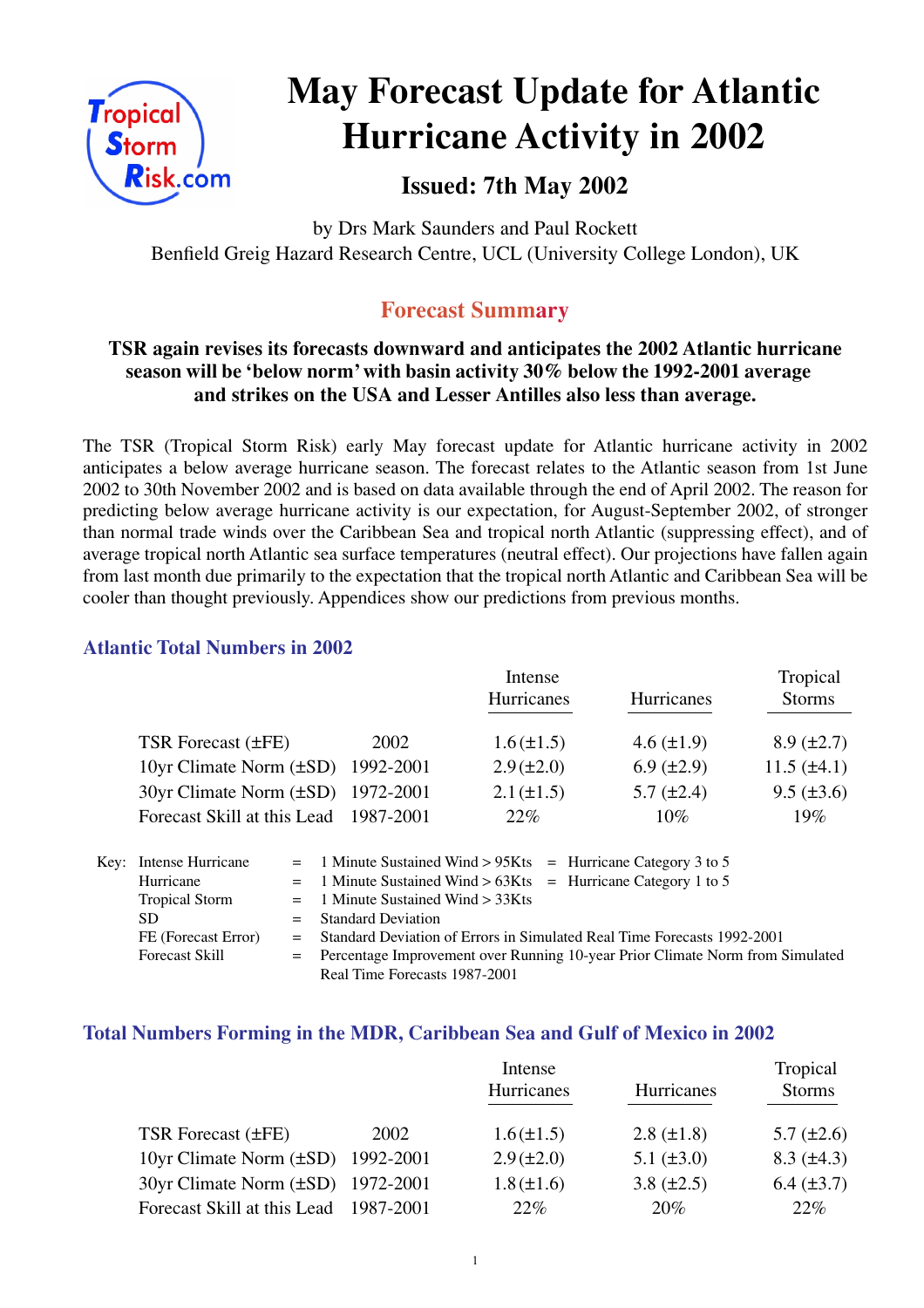The Atlantic hurricane Main Development Region (MDR) is the region 10°N - 20°N, 20°W - 60°W between the Cape Verde Islands and the Caribbean. A storm is defined as having formed within this region if it reached at least tropical depression status while in the area.

#### **USA Landfalling Numbers in 2002**

|                             |           | <b>Hurricanes</b> | Tropical<br><b>Storms</b> |
|-----------------------------|-----------|-------------------|---------------------------|
| TSR Forecast (±FE)          | 2002      | $1.1 (\pm 1.0)$   | $2.3 \ (\pm 1.4)$         |
| Average $(\pm SD)$          | 1992-2001 | $1.2 (\pm 1.2)$   | 3.3 $(\pm 1.8)$           |
| Average $(\pm SD)$          | 1972-2001 | $1.2 (\pm 1.3)$   | $2.6 (\pm 1.8)$           |
| Forecast Skill at this Lead | 1987-2001 | 16%               | 23%                       |

Key: Landfall Strike Category = Maximum 1 Minute Sustained Wind of Storm Coming Within 30km of Land USA Mainland  $=$  Brownsville (Texas) to Maine

USA landfalling intense hurricanes are not forecast since we have no skill at any lead.

#### **Caribbean Lesser Antilles Landfalling Numbers in 2002**

|                                          | Intense |                   |                   | Tropical        |
|------------------------------------------|---------|-------------------|-------------------|-----------------|
|                                          |         | Hurricanes        | Hurricanes        | <b>Storms</b>   |
|                                          |         |                   |                   |                 |
| TSR Forecast (±FE)                       | 2002    | $0.2 (\pm 0.4)$   | $0.5 (\pm 0.6)$   | $1.1 (\pm 0.8)$ |
| 10yr Climate Norm $(\pm SD)$ 1992-2001   |         | $0.3 \ (\pm 0.5)$ | $0.7 (\pm 0.8)$   | $1.5 (\pm 0.9)$ |
| $30yr$ Climate Norm $(\pm SD)$ 1972-2001 |         | $0.2 \ (\pm 0.4)$ | $0.4 \ (\pm 0.6)$ | $1.1 (\pm 1.0)$ |
| Forecast Skill at this Lead 1987-2001    |         | 8%                | 14%               | 13%             |
|                                          |         |                   |                   |                 |

Key: Landfall Strike Category = Maximum 1 Minute Sustained Wind of Storm Coming Within 30km of Land Lesser Antilles  $=$  Island Arc from Anguilla to Trinidad Inclusive

#### **Key Predictors for 2002**

The key factors behind our forecast for a below average hurricane season in 2002 are the anticipated stronger than normal July-September forecast 925mb U(east/west)-winds over the Caribbean Sea and tropical north Atlantic region (7.5°N-17.5°N, 30°W-100°W), and the near neutral August-September forecast SST for the Atlantic MDR. The current forecast anomalies (1972-2001 climatology) for these two predictors at this lead are  $-0.37\pm0.61$  ms<sup>-1</sup> (compared to  $0.17\pm0.75$  ms<sup>-1</sup> last month) and  $-0.05\pm0.24$ °C (down from 0.16 $\pm0.24$ °C last month).

#### **Further Information**

Further information on the TSR forecast methodology, the TSR simulated real-time forecast skill 1987- 2001 as a function of lead time, and on TSR in general, may be obtained from the 'Extended Range Forecast for Atlantic Hurricane Activity in 2002' document issued on the 3rd December 2001. Our next monthly forecast update for the 2002 Atlantic hurricane season will be issued on the 7th June 2002. Further monthly updates will follow in early July and early August 2002.

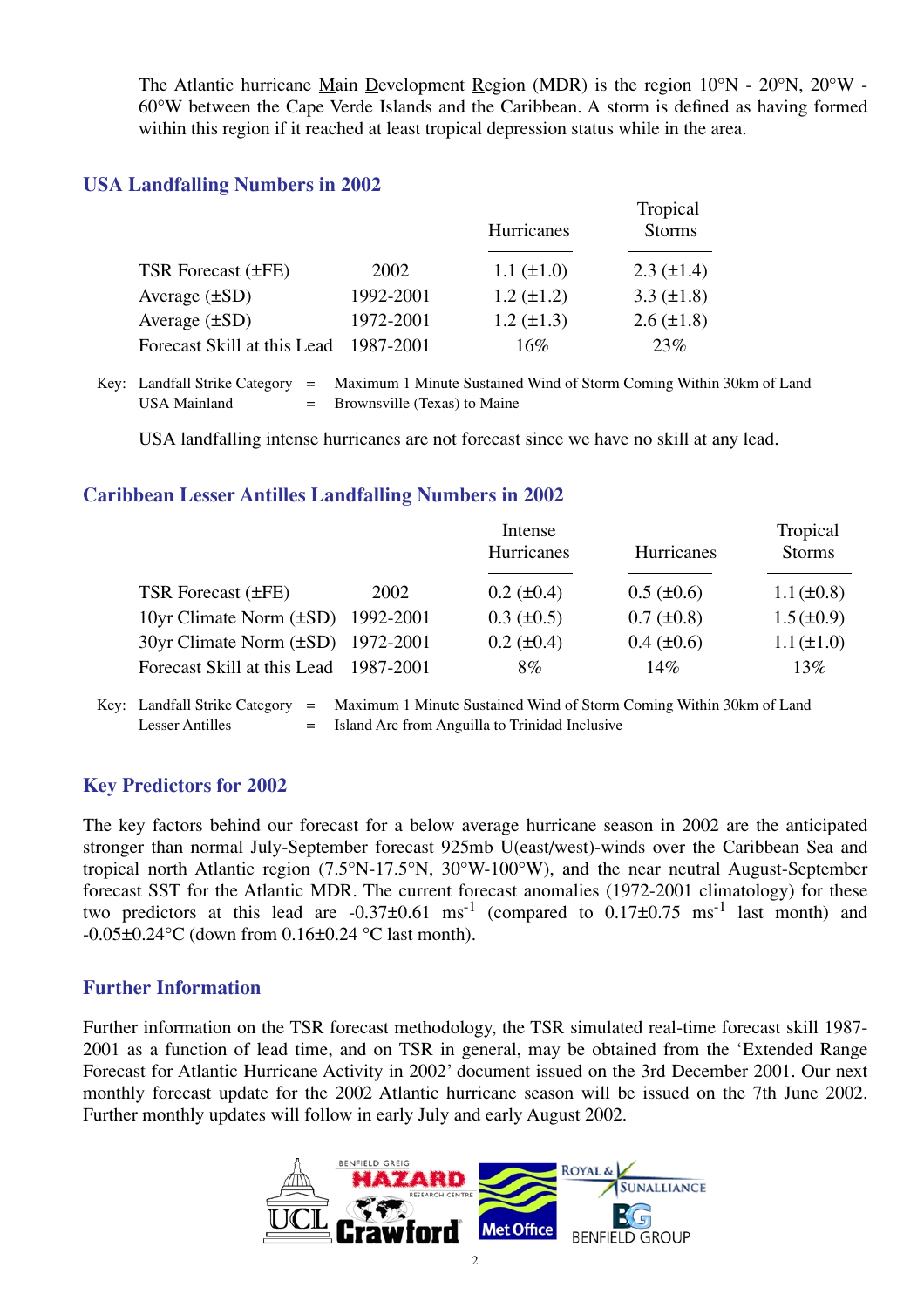# **Appendix - Predictions from Previous Months**

### **1. Atlantic Total Numbers**

| <b>Atlantic Total Numbers 2002</b>    |             |                                    |                   |                       |  |
|---------------------------------------|-------------|------------------------------------|-------------------|-----------------------|--|
|                                       |             | Named<br>Tropical<br><b>Storms</b> | Hurricanes        | Intense<br>Hurricanes |  |
| Average Number $(\pm SD)$ (1992-2001) |             | $11.5 (\pm 4.1)$                   | $6.9 \ (\pm 2.9)$ | $2.9 \ (\pm 2.0)$     |  |
| Average Number $(\pm SD)$ (1972-2001) |             | $9.5 (\pm 3.6)$                    | $5.7 (\pm 2.4)$   | $2.1 (\pm 1.5)$       |  |
| TSR Forecasts $(\pm FE)$              | 7 May 2002  | $8.9 \ (\pm 2.7)$                  | 4.6 $(\pm 1.9)$   | $1.6 \ (\pm 1.5)$     |  |
|                                       | 5 Apr 2002  | $11.2 (\pm 3.1)$                   | $6.3 \ (\pm 2.3)$ | $2.4 (\pm 1.9)$       |  |
|                                       | 6 Mar 2002  | $12.5 (\pm 3.6)$                   | $7.2 (\pm 2.5)$   | $2.8 \ (\pm 1.9)$     |  |
|                                       | 6 Feb 2002  | $13.6 (\pm 3.5)$                   | $8.0 (\pm 2.5)$   | 3.2 $(\pm 1.8)$       |  |
|                                       | 10 Jan 2002 | 13.1 $(\pm 3.6)$                   | $7.7 (\pm 2.6)$   | $3.0 (\pm 1.8)$       |  |
|                                       | 3 Dec 2001  | 13.0 $(\pm 3.6)$                   | $7.5 \ (\pm 2.5)$ | $3.0 (\pm 1.6)$       |  |
| <b>Gray Forecasts</b>                 | 5 Apr 2002  | 12                                 | 7                 | 3                     |  |
|                                       | 7 Dec 2001  | 13                                 | 8                 | $\overline{4}$        |  |

### **2. MDR, Caribbean Sea and Gulf of Mexico Total Numbers**

| <b>MDR, Caribbean and Gulf of Mexico Total Numbers 2002</b> |             |                                    |                   |                       |  |
|-------------------------------------------------------------|-------------|------------------------------------|-------------------|-----------------------|--|
|                                                             |             | Named<br>Tropical<br><b>Storms</b> | <b>Hurricanes</b> | Intense<br>Hurricanes |  |
| Average Number $(\pm SD)$ (1992-2001)                       |             | $8.3 \ (\pm 4.3)$                  | 5.1 $(\pm 3.0)$   | $2.9 \ (\pm 2.0)$     |  |
| Average Number (±SD) (1972-2001)                            |             | $6.4 (\pm 3.7)$                    | 3.8 $(\pm 2.5)$   | $1.8 (\pm 1.6)$       |  |
| TSR Forecasts $(\pm FE)$                                    | 7 May 2002  | $5.7 \ (\pm 2.6)$                  | $2.8 \ (\pm 1.8)$ | $1.6 (\pm 1.5)$       |  |
|                                                             | 5 Apr 2002  | $8.0 (\pm 3.2)$                    | 4.5 $(\pm 2.3)$   | $2.4 \ (\pm 1.8)$     |  |
|                                                             | 6 Mar 2002  | $9.3 (\pm 3.7)$                    | 5.4 $(\pm 2.5)$   | $2.8 (\pm 1.8)$       |  |
|                                                             | 6 Feb 2002  | $10.4 (\pm 3.6)$                   | $6.2 (\pm 2.4)$   | $3.2 \ (\pm 1.7)$     |  |
|                                                             | 10 Jan 2002 | $9.9 (\pm 3.8)$                    | 5.9 $(\pm 2.6)$   | $3.0 (\pm 1.8)$       |  |
|                                                             | 3 Dec 2001  | $9.8 (\pm 4.1)$                    | 5.8 $(\pm 2.7)$   | $3.0 (\pm 1.7)$       |  |